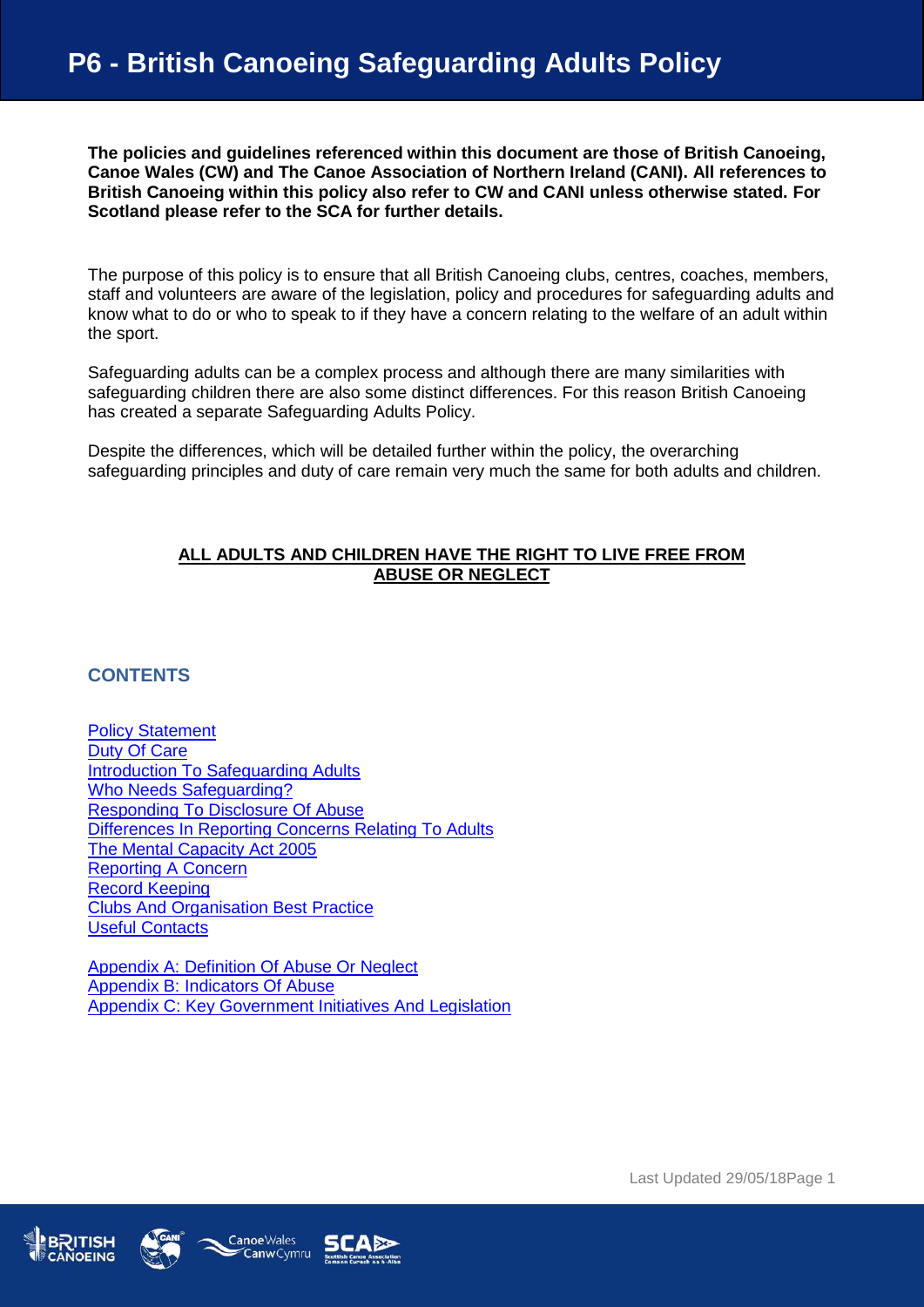# **POLICY STATEMENT**

British Canoeing is committed to ensuring that everyone taking part in canoeing are able to do so protected and kept safe from abuse or neglect while they are with coaches, volunteers and/ or staff irrespective of age; disability; gender reassignment; marriage and civil partnership; pregnancy and maternity; race; religion or belief; sex and sexual orientation.

As with children and young people, all adults have the right to live free from abuse or neglect.

It is the responsibility of all British Canoeing, Canoe Wales and The Canoe Association of Northern Ireland employees, volunteers, coaches, members and participants to follow and support this policy and the guidelines and procedures set out within.

All coaches and clubs should have a clear understanding of operating within an appropriate code of ethics, aware of their duty of care and how this relates to their position in providing activities and being responsible for others.

British Canoeing is committed to ensuring any concern reported about the welfare of someone taking part in canoeing is taken seriously, responded to promptly, and followed up according to the British Canoeing Safeguarding policies and procedures.

## <span id="page-1-0"></span>**DUTY OF CARE**

In an activity such as canoeing, safety and keeping people safe is all about risk assessment and minimising the risks involved at all levels of participation. While safeguarding is the responsibility of all of us, in organised activity we have a heightened duty of care and as such we should be aware that the principal risks extend to the quality of control exercised by those in charge. Coaches, referees, officials or administrators should all take 'reasonable' steps to safeguard those directly taking part in activities and at any time they may be deemed responsible for those in their charge in vehicles, during journeys to and from the activity, during events, team training events and camps etc.

A good definition of 'duty of care' is:

#### **"The duty which rests upon an individual or organisation to ensure that all reasonable steps are taken to ensure the safety of any person involved in any activity for which that individual or organisation is responsible"**

The content of this document provides specific information in respect of safeguarding adults in order that everyone can appreciate their duty of care with regard to these issues, risk assess their positions and support and advise those at risk.

Further to this document you may wish to consult the following additional information.

- Bullving and Harassment Policy
- Safeguarding Whistle Blowing Policy
- Dispute Resolution and Disciplinary Procedures
- <span id="page-1-1"></span>● Coaching Code of Ethics





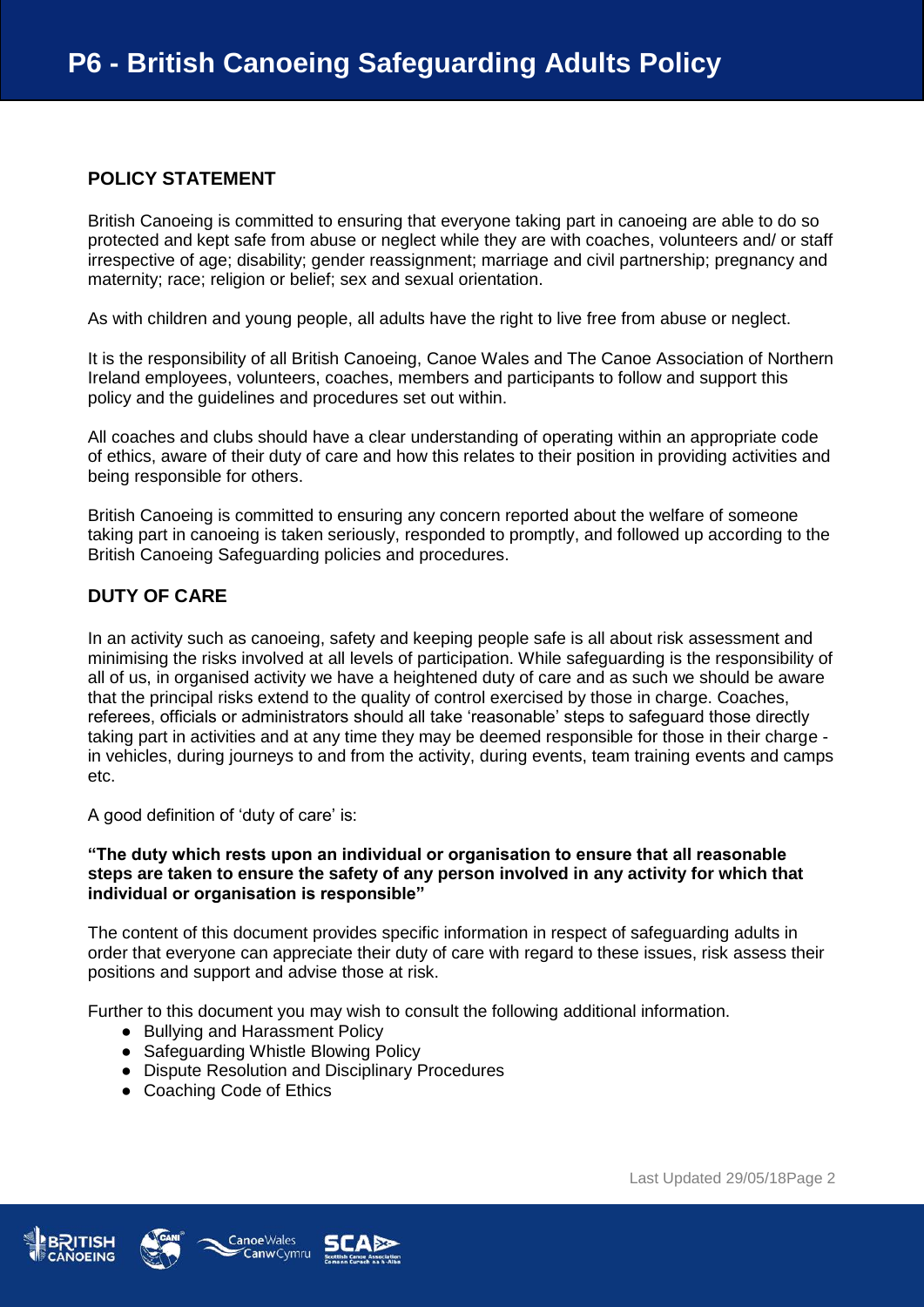# **INTRODUCTION TO SAFEGUARDING ADULTS**

Safeguarding Adults includes:

- Protecting their rights to live in safety, free from abuse and neglect.
- People and organisations working together to prevent the risk of abuse or neglect, and to stop them from happening.
- Making sure people's wellbeing is promoted, taking their views, wishes, feelings and beliefs into account. *(Care Quality Commission 2015)*

It relates to the need to protect those in vulnerable circumstances who may be at risk of abuse or neglect, due to the actions, or lack of action, of another person(s).

There is now a legal framework in place for safeguarding adults. The Care Act 2014, which took effect from April 2015, sets out the framework to be followed by all those with a responsibility for safeguarding adults.

As part of the Act, every Local Authority is required to set up a Safeguarding Adults Board (SAB) and must make enquiries, or ask others to make enquiries on their behalf, about any adult in their area, who they are concerned is, or is at risk of being abused or neglected in order to assess their care and support needs and consider if further action is required.

Where it is deemed that further action should be taken, where appropriate, this will be person-led and outcome-focused, taking account of the views, wishes, feelings and beliefs of the individual; supporting them to maintain control over their lives and in making informed choices (making Safeguarding Personal).

For some situations it may be more relevant to refer to the British Canoeing Bullying and Harassment Policy.

# <span id="page-2-0"></span>**WHO NEEDS SAFEGUARDING?**

The term 'Adults at Risk' has been generally accepted as the new term for 'Vulnerable Adults' and is defined within The Care Act 2014 as detailed below.

## **Safeguarding duties apply to an Adult who:**

- **Has needs for care and support (whether or not the local authority is meeting any of those needs) and;**
- **Is experiencing, or at risk of, abuse or neglect; and**
- **As a result of those care and support needs is unable to protect themselves from either the risk of, or the experience of abuse or neglect.**

*As the definition of an Adult at Risk could include any adult given their circumstances at a particular time, British Canoeing will refer to 'Safeguarding Adults' for the purpose of this policy.*



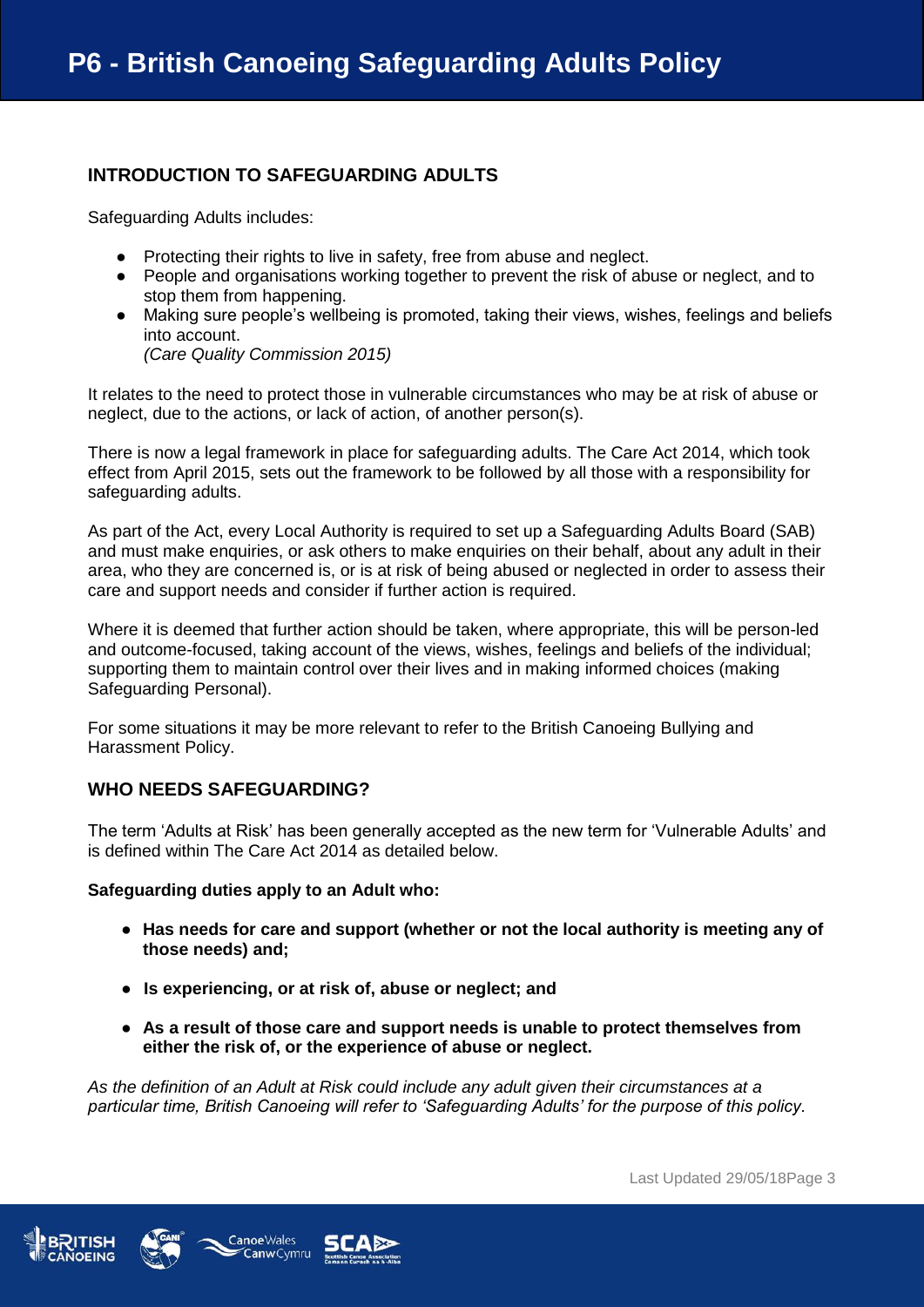The Care Act outlines six key principles that underpin all adult safeguarding work:

- **Empowerment-** People being supported and encouraged to make their own decisions and informed consent.
- **Prevention** It is better to take action before harm occurs.
- **Proportionality** The least intrusive response appropriate to the risk presented.
- **Protection** Support and representation for those in greatest need.
- **Partnership-** Local solutions through services working with their communities. Communities have a part to play in preventing, detecting and reporting neglect and abuse.
- **Accountability** Accountability and transparency in delivering safeguarding.

British Canoeing recognise that there are some people who may be at increased risk of abuse or neglect and therefore potentially more vulnerable than others. This can be due to a number of factors ranging from; health or social care needs; to specific circumstances at a particular time. These factors can continue over any period of time and may be intermittent, temporary or permanent and based on the individual's circumstances as well as the level of information and support available to them.

There are some people who will target those who they consider to be more vulnerable than others in order to abuse/ exploit them. It is important to be extra vigilant if you think someone could be at greater risk or in a situation which could increase their vulnerability.

# **Who abuses and neglects Adults?**

Anyone may carry out abuse or neglect including:

- Spouses/ partners or other family members
- Neighbours or local residents
- Friends or acquaintances
- People who deliberately exploit adults they perceive as vulnerable
- Paid staff or professionals
- Volunteers
- Strangers

Often the perpetrator is known to the adult and may be in a position of trust and power.

# <span id="page-3-0"></span>**RESPONDING TO DISCLOSURE OF ABUSE**

If an adult indicates that they are being abused, or information is received which gives rise to concern, the person receiving the information should:

- Stay Calm
- Listen carefully to what is said, allowing the adult to continue at their own pace, and take it seriously.
- Explain that it is likely the information will have to be shared with others- do not promise to keep secrets.
- Keep questions to a minimum, only ask questions if you need to identify/ clarify what the person is telling you.
- Reassure the person that they have done the right thing in revealing the information.
- Ask them what they would like to happen next.





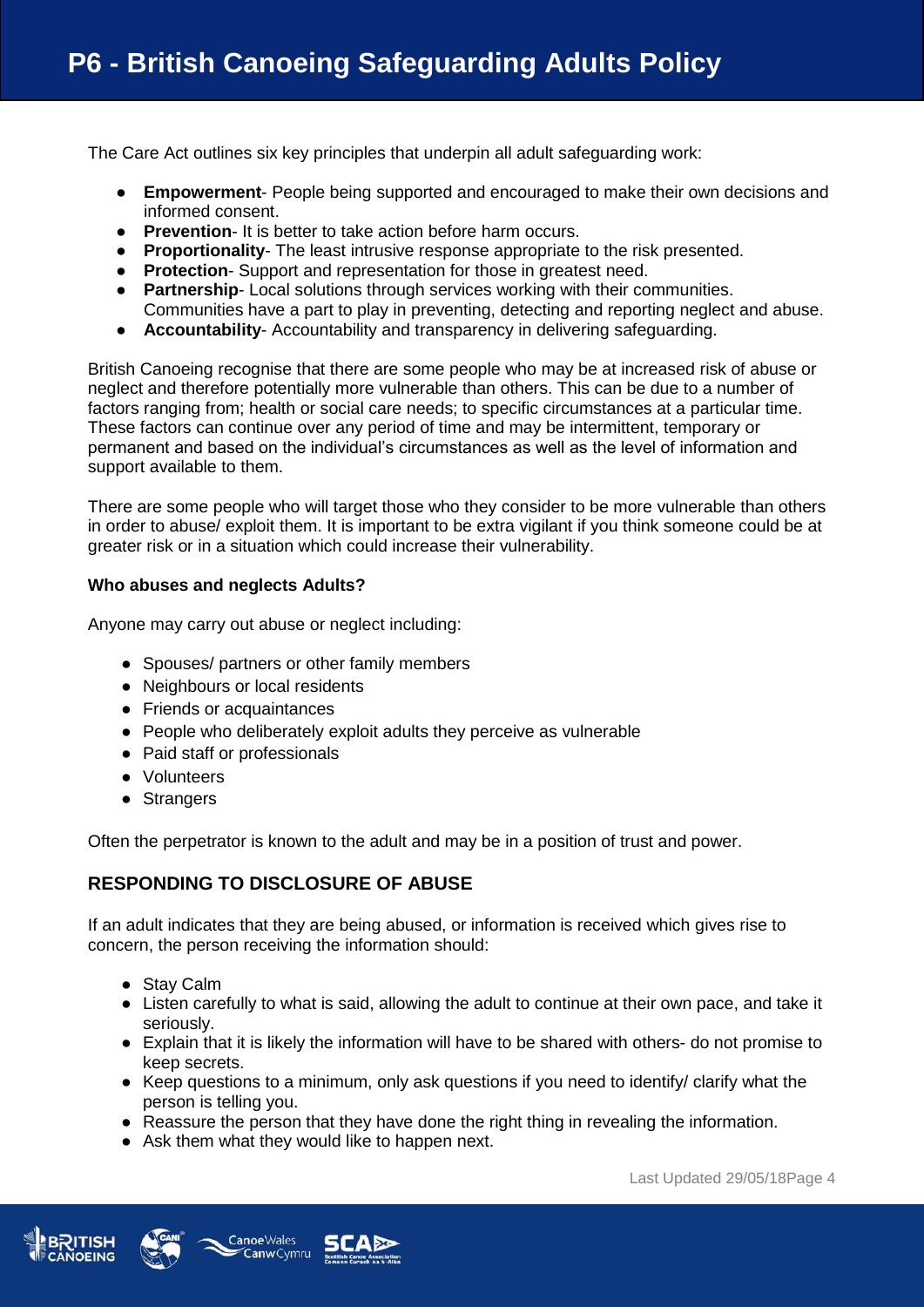- Explain what you would like to do next and ask if they are happy for you to share the information in order for you to help them.
- Record in writing what was said using the adult's own words as soon as possible (see Record Keeping page 7).

Do not:

- Dismiss the concern.
- Panic or allow shock or distaste to show.
- Probe for more information than is offered.
- Make promises that cannot be kept.
- Conduct an investigation of the case.
- <span id="page-4-0"></span>● Make negative comments about the alleged perpetrator.

# **DIFFERENCES IN REPORTING CONCERNS RELATING TO ADULTS**

Where there is a concern that a child has been abused, there is a duty of care to report that concern and for it to be followed up without the need to gain consent from the child or guardian.

#### **When reporting a concern about an adult the following key points must be taken into account:**

- **Consent from the adult must be granted before reporting any concerns** *(except for the exceptions listed below).*
- **Must respect the decision of the adult.**
- **Must assume an adult has capacity unless proven otherwise**\*

The adult must be involved in any discussion and decision making process about their welfare (if they have capacity) and be given the opportunity to make their own choices, whether or not you consider these to be wise*- ultimately an adult may choose not to act at all to protect themselves, and only in certain circumstances should their wish be overridden*.

#### **The exceptions that override the decision of the person are when:**

- **1) An adult is assessed not to have the 'capacity' to make their own decision**  *(See below for more details on capacity)*.
- **2) When there is an overriding public duty to intervene due to others who may be at risk.**
- **3) Where not acting would put the person at further risk of harm.**

If an adult is reluctant for you to report the concern and the above do not apply, explain the reasons why it may be in their best interests (and others) if the matter is referred. Ensure that they understand all the options available and empower them to make an informed decision.

# <span id="page-4-1"></span>**THE MENTAL CAPACITY ACT 2005**

It is not for you as an individual to make a decision about whether an adult lacks capacity; however it is useful to understand the notion of capacity and ensure you follow the principles set out within the Act.





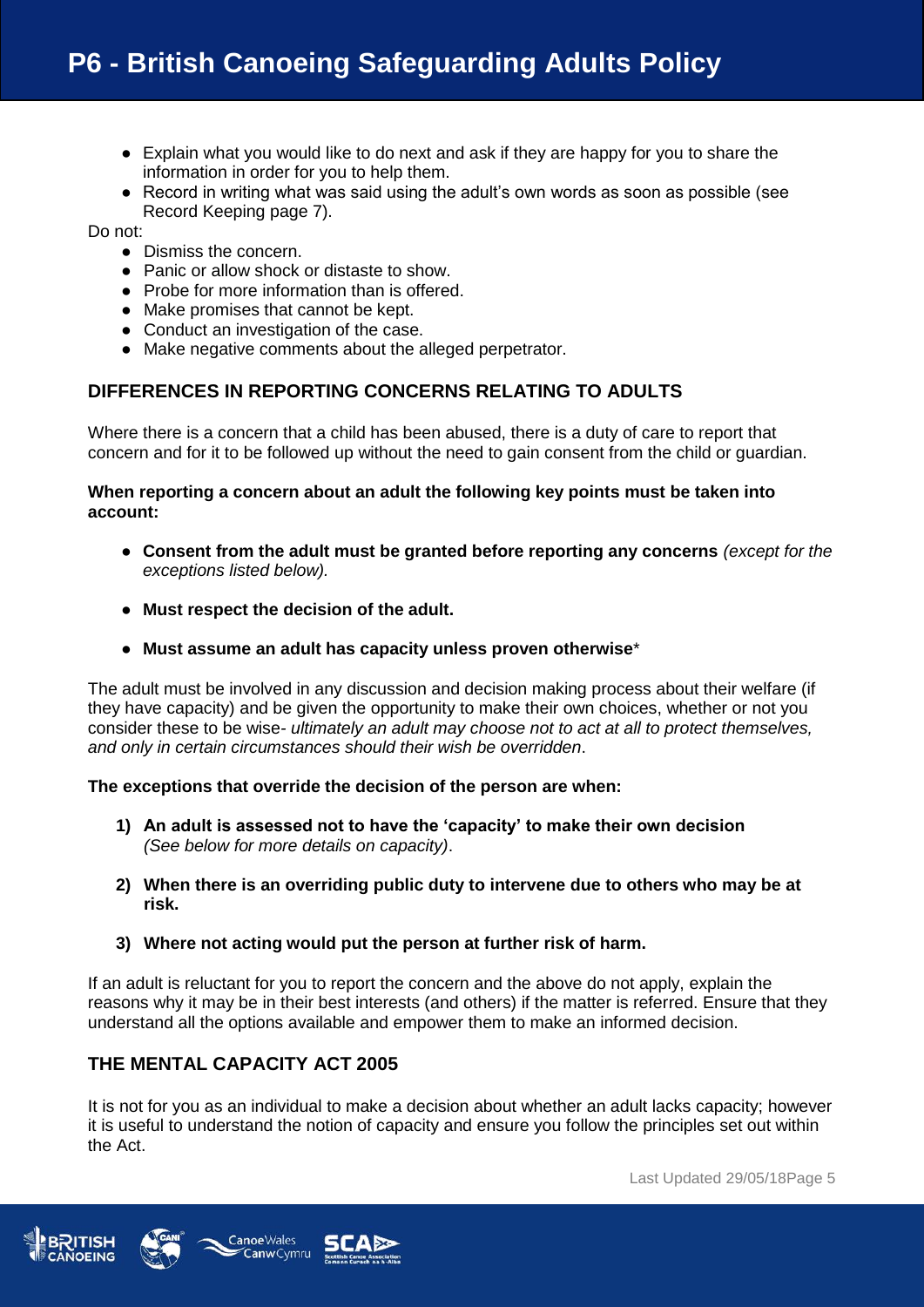#### **Definition**

The starting assumption must always be that a person has the capacity to make a decision unless it can be established that they lack capacity.

The term 'lacks capacity' means a person cannot make a specific decision or take a particular action for themselves at a particular point in time, even if they are able to make other decisions. For example, they may be able to make small decisions about everyday matters such as what to wear for a sports activity, or what a healthy sports diet would be, but they may lack capacity to make more complex decisions about financial matters.

It may be the case that a person, who lacks capacity to make a decision at a certain time due to illness or an accident, may be able to make that decision at a later date.

#### **The key principles of the Mental Capacity Act 2005 are:**

- A person must be assumed to have capacity unless it is established that they lack capacity.
- A person is not to be treated as unable to make a decision unless all practical steps to help him/her to do so have been taken without success.
- A person is not to be treated as unable to make a decision merely because he/she makes an 'unwise' decision.
- An act carried out or decision made, for or on behalf of a person who lacks capacity must be undertaken, or made, in their best interests with minimal restriction to their freedom and rights as possible.

# <span id="page-5-0"></span>**REPORTING A CONCERN**

- If the adult is in immediate risk of significant harm, call the police or Local Safeguarding Adults Board without delay.
- If consent is granted for you to refer the information received, contact your Home Nation Safeguarding Officer and/ or Local Safeguarding Adults Board\* with the details of the concern.
- If consent is not granted but you still have concerns, contact your Home Nation Safeguarding Officer who will be able to offer advice on what action should be taken. Wherever possible you should always explain and involve the adult concerned with what you plan to do and why.

*\*If you report a concern to your Local Authority Safeguarding Adults Board or Police you are also required to contact your Home Nation Safeguarding Officer to advise them of your concern and whom you have reported it to. A standard reporting form for this purpose is available from your Home Nation website.* 

## **RECORD KEEPING**

If you have been made aware of/ or have a concern, keep a record of what you have been told/ what your concerns are, in as much detail as possible in case it is needed in the future. It can also be a way of tracking a sequence of events which could suggest a pattern of abuse over time. A Reporting Concern Form is available to download from your Home Nation website.

<span id="page-5-1"></span>





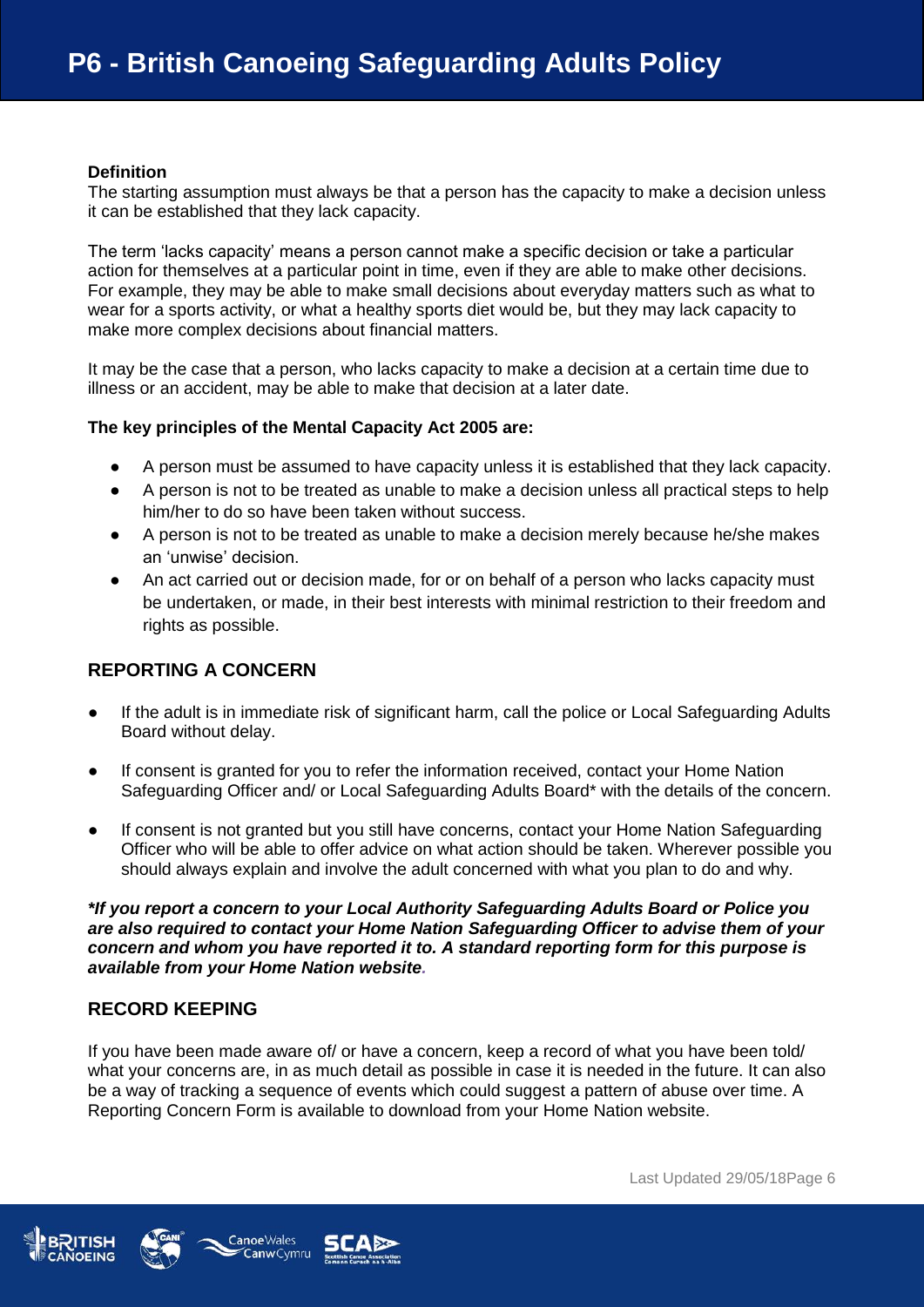- You should make notes/ report as soon as possible after you have been told about/ become aware of a concern;
- If you are being told about the concern by someone else, explain that you are taking notes so that you can be accurate in your recording;
- Try to remember what the person said, using their own words and phrases where possible.
- In your written report factual information should be clearly separated from expression of opinion;
- Sign, date and time your report; (along with who you passed the information to and when/ details of your concern).
- Ensure you keep a copy for yourself.
- Be aware that your report may be required later as part of legal action; disciplinary procedure or litigation claim;
- In all recording, proper consideration must be given to the requirements of current data protection legislation;

# <span id="page-6-0"></span>**CLUBS AND ORGANISATION BEST PRACTICE**

Having good standards of practice within your club or organisation and clear, visible policies and procedures for both children and adults is likely to encourage more people to join and stay within the sport and your organisation as well as deter those with wrong intentions.

We recommend that you review your existing policies and procedures on an annual basis to ensure they remain up to date and reflect current legislation and best practice. There are several guidance documents and templates available on your home nation websites to assist with this.

#### **Disclosures**

The requirement for a Disclosure and Barring Service (DBS) check in relation to working with adults, is only required when very specific types of activity are being carried out (as detailed in [DBS Regulated Activity-](https://www.gov.uk/government/publications/dbs-check-eligible-positions-guidance) Adults Workforce). It is very unlikely that a volunteer or staff member of a canoe club or centre would be carrying out any form of Regulated Activity with an adult but we advise that you check this as necessary.

# <span id="page-6-1"></span>**USEFUL CONTACTS**

## **Home Nation Safeguarding Officers Contact details**:

| England   | 0115 8968842 | email: safeguarding@britishcanoeing.org.uk |
|-----------|--------------|--------------------------------------------|
| N Ireland | 028 95438094 | email: safeguarding@cani.org.uk            |
| Scotland  | 07900 887007 | email: child.protection@canoescotland.org  |
| Wales     | 07496 018281 | email: childprotection@canoewales.com      |
|           |              |                                            |

## **Please put in the details of your local contacts or equivalents for quick and easy reference when required.**

**Local Authority Safeguarding Adults Board**: ……………………………………..…

**Local Authority Adult Social Care Services:** …………………………………………

**Citizens Advice Bureau:** ………………………………………………………….……..







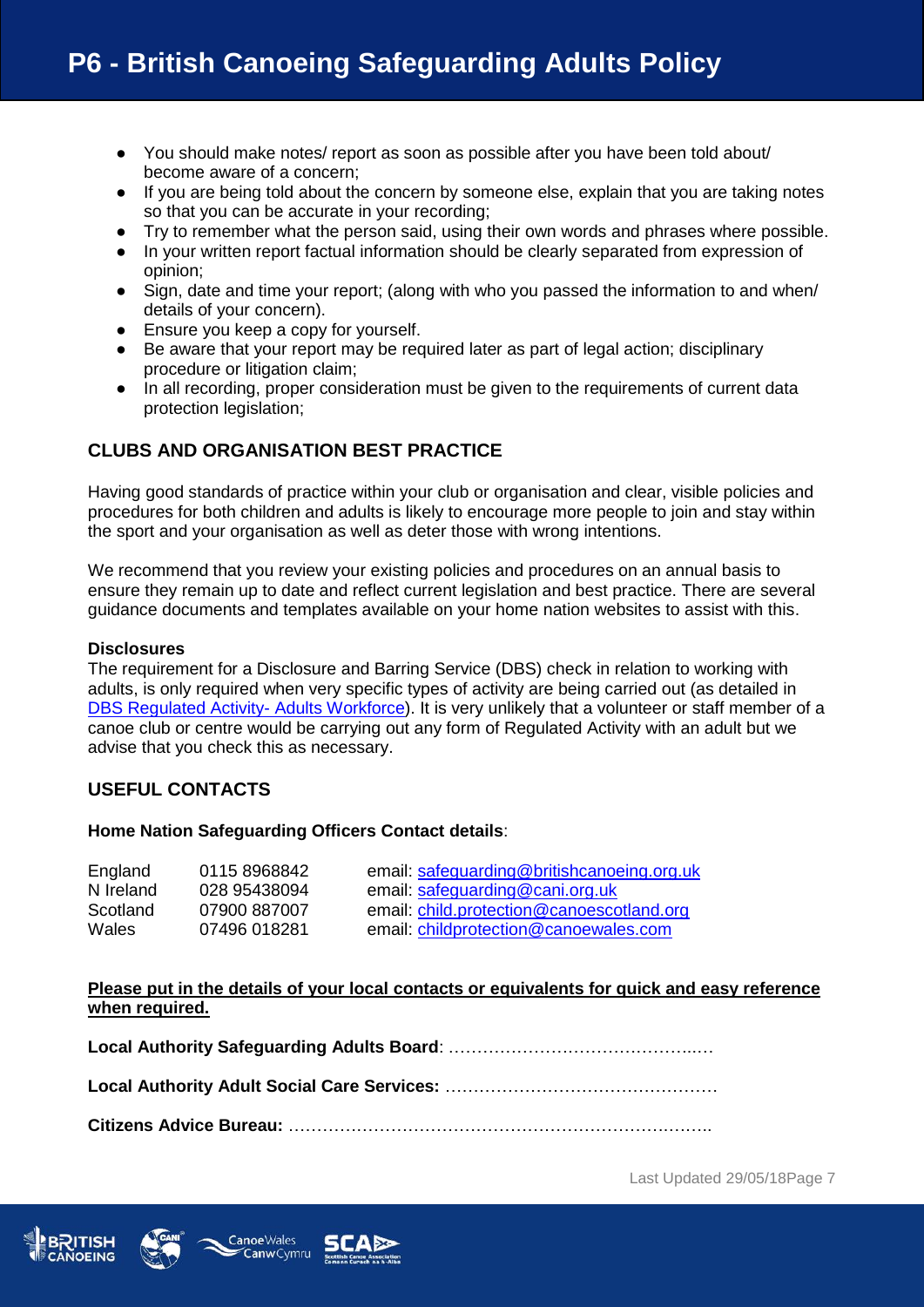# <span id="page-7-0"></span>**APPENDIX A: DEFINITION OF ABUSE OR NEGLECT**

Abuse is about the misuse of power and control that one person has over another. Abuse may consist of a single act or repeated acts. It can occur in any relationship and may result in significant harm to, or exploitation of, the person subjected to it. Any or all of the following types of abuse may be perpetrated as the result of deliberate intent, negligence, omission or ignorance.

It is generally acknowledged that there are five main types of abuse in relation to Children (Physical, Sexual, Emotional, Bullying and Neglect). Categories of abuse relating to Adults encompass the following broader definitions, but are not limited to:

#### **Physical Abuse**

*Including assault, hitting, slapping, pushing, kicking, misuse of medication, restraint, or inappropriate sanctions.*

#### **Domestic Violence**

*Including psychological, physical, sexual, financial, emotional abuse; so called 'honour' based violence.* 

#### **Sexual Abuse**

*Including rape, indecent exposure, sexual harassment, inappropriate looking or touching, sexual teasing or innuendo, sexual photography, subjection to pornography or witnessing sexual acts, indecent exposure and sexual assault or sexual acts to which the adult has not consented, or could not consent or was pressured into consenting.*

#### **Psychological abuse**

*Including emotional abuse, threats of harm or abandonment, deprivation of contact, humiliation, blaming, controlling, intimidation, coercion, harassment, verbal abuse, cyber bullying, isolation or unreasonable and unjustified withdrawal of services or supportive networks.*

#### **Financial or material abuse**

*Including theft, fraud, internet scamming, coercion in relation to an adult's financial affairs or arrangements, including in connection with wills, property, inheritance or financial transactions, or the misuse or misappropriation of property, possessions or benefits.* 

#### **Modern slavery**

*Encompasses slavery, human trafficking; forced labour and domestic servitude.* 

#### **Discriminatory abuse**

*Including harassment, slurs or similar treatment; because of race, gender and gender identity, age, disability, sexual orientation or religion.* 

#### **Organisational abuse** (previously known as institutional abuse)

*Neglect and poor care practice within an institution or specific care setting such as hospital or care home, for example, or in relation to care provided in one's own home. This may range from one off incidents to on-going ill-treatment.* 

#### **Neglect and acts of omission**





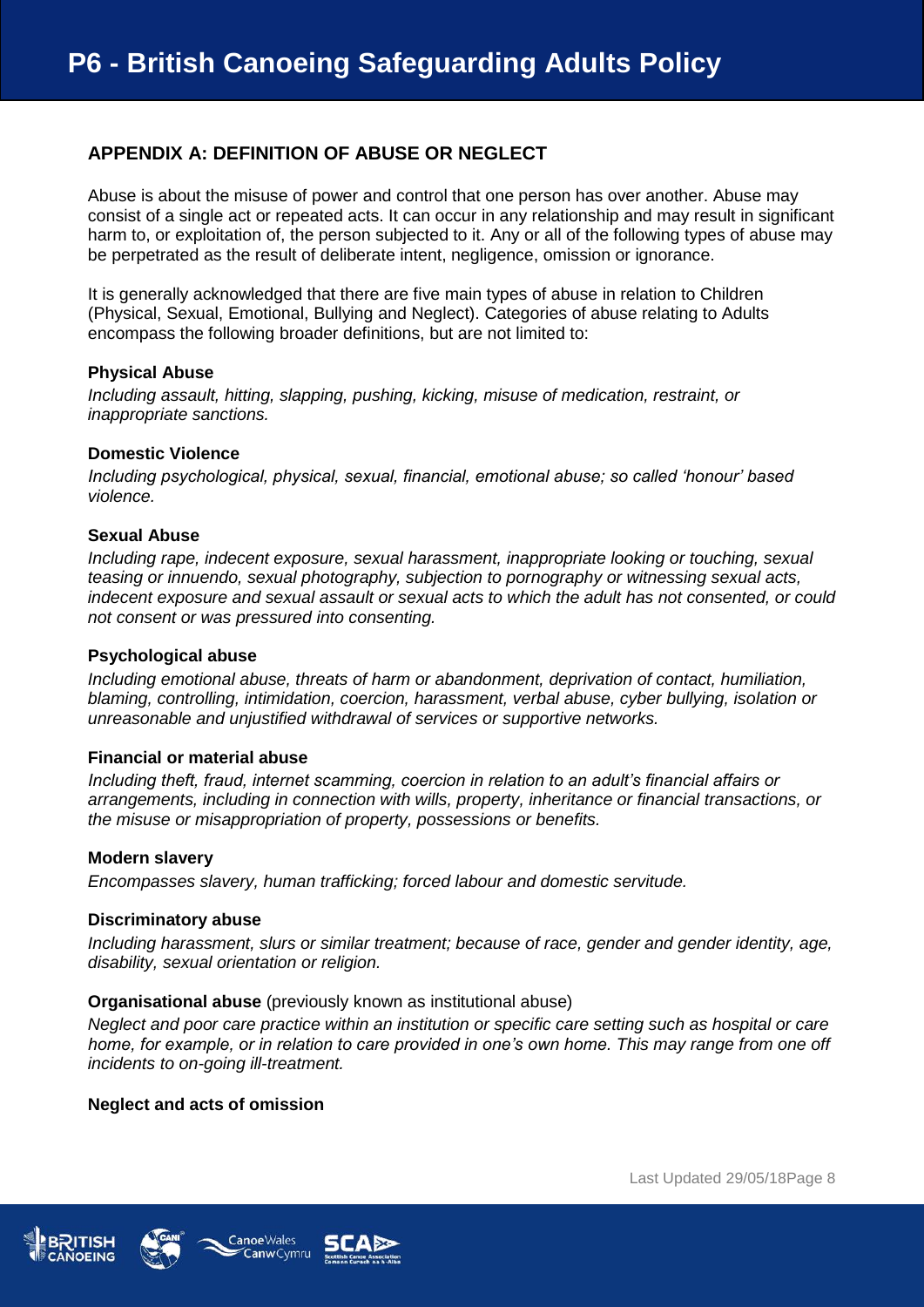*Including, ignoring medical, emotional or physical care needs, failure to provide access to appropriate health, care and support or educational services, the withholding of the necessities of life, such as medication, adequate nutrition and heating.* 

## **Self- neglect**

*This covers a wide range of behaviour neglecting to care for one's personal hygiene, health or surroundings and includes behaviour such as hoarding.*

# <span id="page-8-0"></span>**APPENDIX B: INDICATORS OF ABUSE**

There may be physical and behavioural signs and symptoms that might raise your concern about the welfare or safety of an adult. The following are only indicators and should not be seen as confirmation. Abuse is not always easy to identify and can be a combination of signs or symptoms, sometimes forming a pattern over time.

#### *It is important to remember, it is not your responsibility to decide whether someone is being abused- but it is your responsibility to pass the information on to the appropriate person.*

The following can be seen as indicators of abuse: *(This is not an exhaustive list)*

Unexplained or significant changes in behaviour such as:

- Low self-esteem, passivity, becoming withdrawn, quiet.
- Isolates themselves from the group and seems unable to make friends.
- Fear, defensiveness.
- Becomes aggressive/verbally violent.
- Significant change in sexual behaviour or attitude.
- Change in appetite- excessive weight loss or weight gain for no obvious reason.

Unexplained physical injuries such as:

- Consistent untreated injuries or health issues.
- Marks on body, including slap marks, finger marks, bruising.
- Unusual difficulty in walking or sitting.
- Multiple fractures.

Unexplained changes in living conditions such as:

- Sudden inability to pay bills or maintain lifestyle, including lack of heating, clothing, food.
- Physical appearance becomes unkempt.
- Unusual interest shown by family members or others in the person's assets.
- No identification documents in possession
- Little or no finances of their own.

<span id="page-8-1"></span>Bear in mind that some people with physical and/or learning disabilities may use alternative forms of communication which you need to be aware of in order to ensure that you can understand what is happening to them.